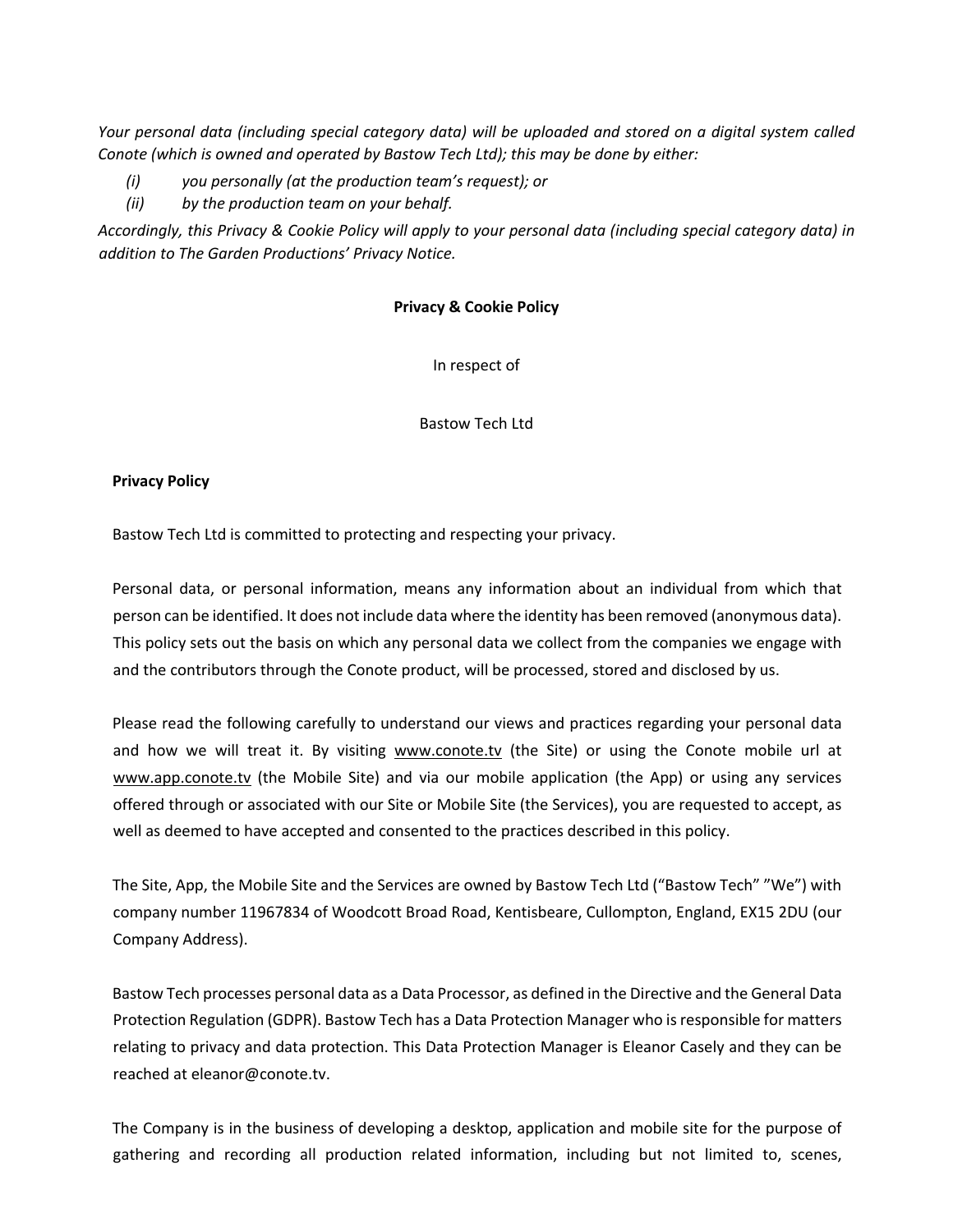contributor's consent and any related notes. This product is to be used by companies in the production industry ("Customers") and their employees/members of the crew ("End Users") who gather personal information on individuals involved in the production services ("Contributors").

Please take note that Bestow Tech collects limited personal data from the Customers, the End Users and the Contributors (as described below.) Unless otherwise specified, 'your' refers to the Customers, the End Users and the Contributors. Please note that the Customers have their own privacy policies and that we do not accept any responsibility or liability for these policies. As an End User or Contributor, please check these policies before you submit any personal data to these Customers.

# 1. Data We Collect

We collect and process personal information so we can provide our Services to you. It's important that the personal data we hold about you is accurate and current. Please keep us informed if the personal data changes during your relationship with us.

The data we collect and process about you is explained in the sections below.

- 1.1. Data We Collect
	- 1.1.1. You give us information about you by filling in forms on our Site, App or Mobile Site. This includes information you provide when you register to use the Site, App or Mobile Site, subscribe to our Services or use one of the sites as an End User or Contributor.
	- 1.1.2. As a Customer, the information you give us includes full names, email address, login details and business information, which includes but is not limited to, company name, the consent forms to be uploaded and the company logo.
	- 1.1.3. As an End User, the information you give us includes full name, email address, the name of the production company he/she works for and their role at the company.
	- 1.1.4 As a Contributor, you will sign a release form or complete (with or without assistance from the End User) other paperwork/forms that may contain information including full name, email, phone number, address, summary of their contribution, what type of consent they agree to (full consent, background, voice only or no face), whether they're happy to be contacted by Diamond (tick box), ethnicity, gender, role, hair colour, health, criminal convictions information & any notes that the End User makes. We may also store other notes made in relation to you and your role as a Contributor which may or may not contain your personal data.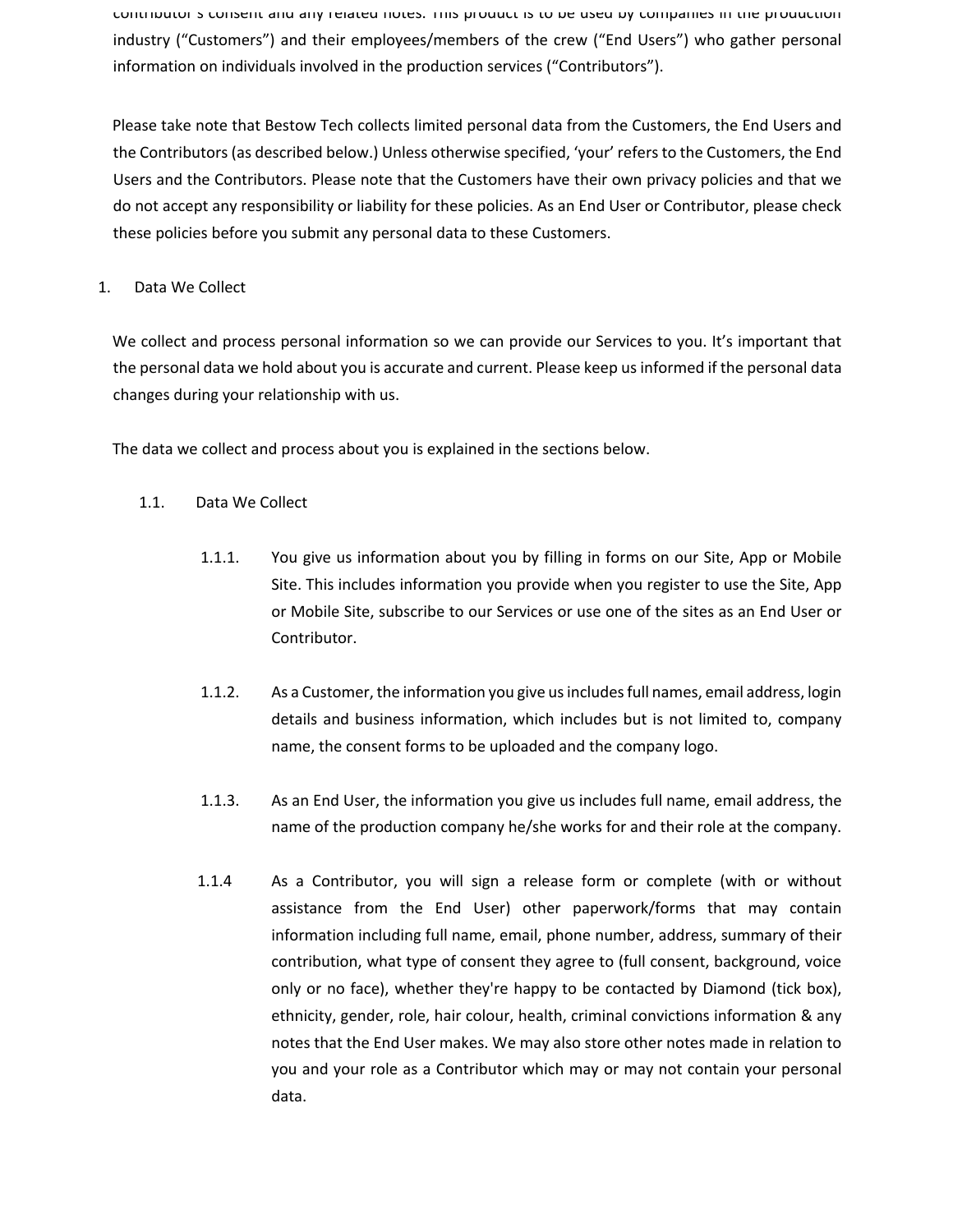1.1.5 This data will be processed in accordance with clause 7.1 below and in accordance with the applicable data protection legislation.

- 1.2. Data We Automatically Collect
	- 1.2.1. Each time you visit or use our Site, App or Mobile Site, we automatically collect the following information:
		- 1.2.1.1. technical information, including the Internet protocol (IP) address used to connect your computer to the Internet, your login information, browser type and version, time zone setting, location, network data, browser plug-in types and versions, languages, operating system and platform;
		- 1.2.1.2. information about your visit, including the full Uniform Resource Locators (URL) clickstream to, through and from the Site (including date and time); pages you viewed or searched for; page response times, download errors, length of visits to certain pages, page interaction information (such as scrolling, clicks, and mouseovers), and methods used to browse away from the page and any phone number used to call our customer service number.
	- 1.2.2. We use this information as statistical data about your browsing actions and patterns, for system administration, and to evaluate, provide, protect or improve our Services (including by developing new products and services). Because we collect, use and share this information in the aggregate, it does not identify any individual.
- 2. How We Use the Data
	- 2.1. We use the data to carry out our Site, App, Mobile Site and Services in the following ways:
		- 2.1.1. To administer and manage your account, to provide you with information you request from us, and to carry out any other obligations arising from any contracts entered into between you and us.
		- 2.1.2. To ensure that content from our Site, App and Mobile Site is presented in the most effective manner for you and for your device.
		- 2.1.3. To allow you to participate in interactive features of our Service when you choose to do so.
		- 2.1.4. To respond to communications from you and to provide you with information about our Services, including notifying you about changes to our Site, App,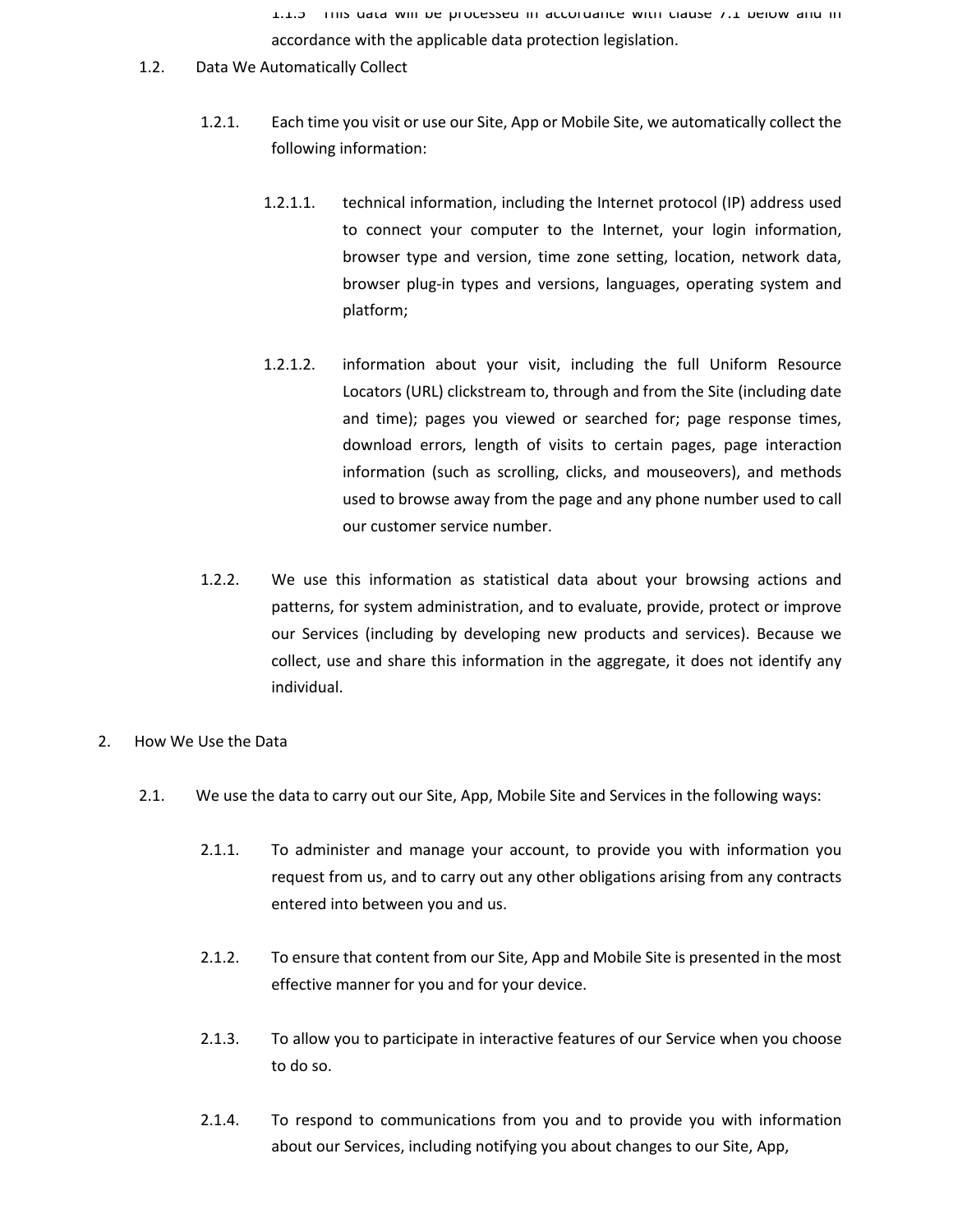| <b>IVIODIIE</b> | ນເເ | υī | .ne | <b>SEIVILES.</b> |
|-----------------|-----|----|-----|------------------|
|                 |     |    |     |                  |

- 2.2. We also use your data to make our Site, App, Mobile Site and Services better in the following ways:
	- 2.2.1. To administer the Site, App and Mobile Site and for internal operations, including troubleshooting, data analysis, testing, research, statistical and survey purposes.
	- 2.2.2. As part of our efforts to keep the Site, App and Mobile Site safe and secure.
- 2.3. We will not send you any unsolicited marketing or spam and will take all reasonable steps to ensure that we fully protect your rights and comply with our obligations under applicable data protection laws. If you are an existing Customer, we will only contact you by electronic means (e-mail or SMS) with information about services similar to those which were the subject of a previous enquiry by you. If you are a new customer, and where we permit selected third parties to use your data, we (or they) will contact you by electronic means only if you have expressly consented to this.
- 3. How We Secure Your Data
	- 3.1. All of your personal information is protected, and we have put in place appropriate physical, electronic, and management procedures to safeguard and secure the data we collect. Your information is stored on secure cloud databases, dedicated and private servers, and on third party softwares. Your information is only accessible by employees who have authorised access rights to such information. All of your information is encrypted using SSL technology.
	- 3.2. Unfortunately, the transmission of information via the internet is not completely secure. Although we do our best to protect your personal data, we cannot guarantee the security of your data transmitted to our Site or Mobile Site; any transmission is at your own risk. Once we have received your information, we use strict procedures and the security features described above to try to prevent unauthorised access.
- 4. How Long We Store the Data. We only keep the personal information for as long as it's necessary for our original legitimate purpose for collecting the information. A specific date is agreed upon with the Customers for the deletion of the data before logins are created for the End Users, which may be extended at the reasonable request of the End User. Alternatively, Customers, End Users and Contributors may request their data be deleted by emailing hello@conote.tv.
- 5. Disclosure to Third Parties
	- 5.1. Parties with whom we share your information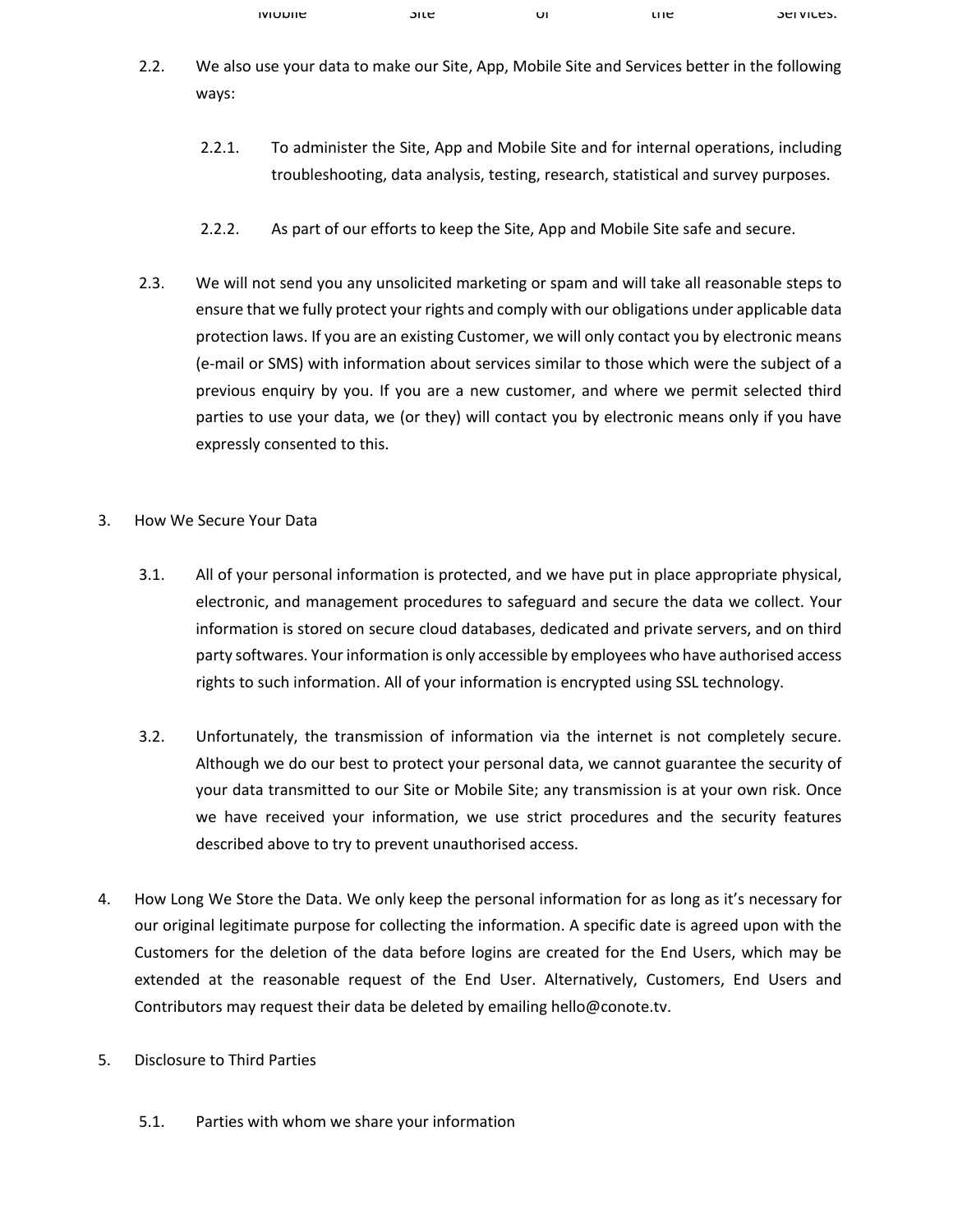- 5.1.1. We require all third parties to respect the security of your personal data and to treat it in accordance with the law. We use third parties such as Google Analytics (for collecting behavioural information on our website) and SteamTimeldler (for the development of the site).
- 5.1.2. We also may share your personal data, associated documents and information with the Customers and End Users who have engaged you as a Contributor. These third parties have access to data we share with their platforms. For more information on how these companies handle your personal data, please refer to their privacy policies.
- 5.1.3. The only other circumstances under which we would share your personal data are:
	- 5.1.3.1. If the third party is a member of our group (which means any subsidiaries or ultimate holding company and its subsidiaries, as defined in section 1159 of the UK Companies Act 2006).
	- 5.1.3.2. In the event that we sell or buy any business or assets, in which case we may disclose your personal data to the prospective seller or buyer of such business or assets.
	- 5.1.3.3. If the Company or substantially all of its assets are acquired by a third party, in which case personal data will be one (1) of the transferred assets and the purchaser will be permitted to use the data for the purposes for which it was originally collected by us.
	- 5.1.3.4. If we're under a duty to disclose or share your personal data in order to comply with any legal obligation, enforce or apply our Terms & Conditions and other agreements, or to protect the rights, property, or safety of the Company, our customers, or others (including exchanging information with other companies and organisations for the purposes of fraud protection and credit risk reduction).

## 6. International Transfers

6.1. The data that we collect may be transferred to, and stored and processed at, a destination outside the European Economic Area (EEA). By submitting your personal data, you understand this transfer and storing and processing. We will take all steps reasonably necessary to ensure that your data is treated as securely as it would be within the EEA and under the GDPR. Such steps may include our entering into contracts with any third parties we engage and the use of Commission-approved Model Contractual Clauses. In addition, we limit access to your personal data to those employees, agents, contractors and other third parties who have a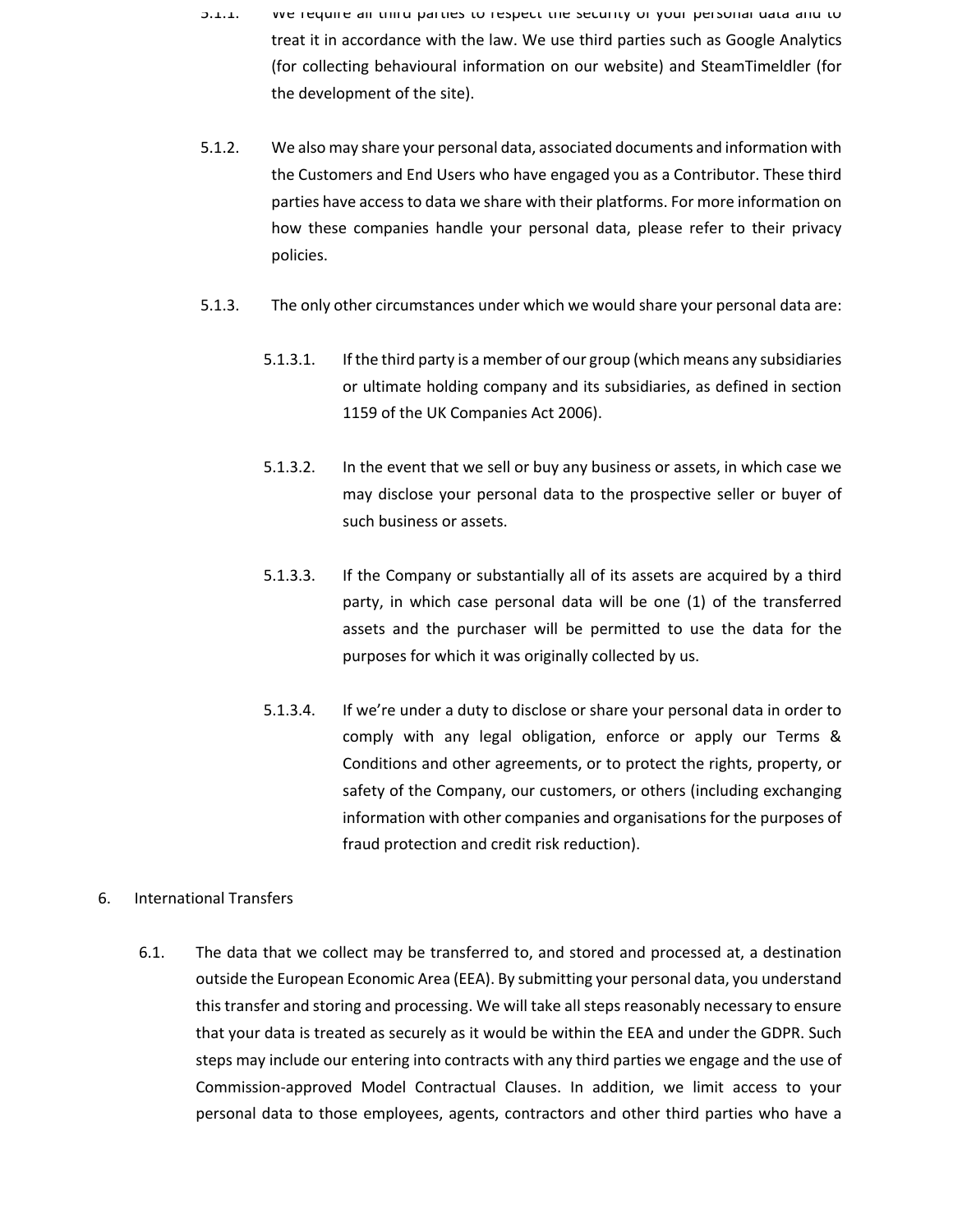business need to know. They will only process your personal data on our instructions, and they are subject to a duty of confidentiality.

- 6.2. You can obtain more details of the protection given to your personal data when it is transferred outside Europe by contacting us as described in the Contact paragraph below.
- 7. Your Rights
	- 7.1. Lawful Bases
		- 7.1.1. We will ensure that your personal data is processed lawfully, fairly, and transparently and that it will only be processed if at least one (1) of the following bases applies:
			- 7.1.1.1. You have given your clear consent to the processing of your personal data for a specific purpose.
			- 7.1.1.2. Processing is necessary for the performance of a contract to which you are a party (or for us to take steps at your request prior to entering into a contract with you).
			- 7.1.1.3. Processing is necessary for our compliance with the law.
			- 7.1.1.4. Processing is necessary to protect someone's life.
			- 7.1.1.5. Processing is necessary for us to perform a task in the public interest or in the exercise of official authority and the task/function has a clear basis in law.
			- 7.1.1.6. Processing is necessary for our legitimate interests or the legitimate interests of a third party, except where there is a good reason to protect your personal data which overrides those legitimate interests, such as allowing us to effectively and efficiently manage and administer the operation of our business, maintaining compliance with internal policies and procedures, monitoring the use of our copyrighted materials, offering optimal, up-to-date security and obtaining further knowledge of current threats to network security in order to update our security.

### 7.2. Data Subject Rights

7.2.1. Under the GDPR, you have the right to: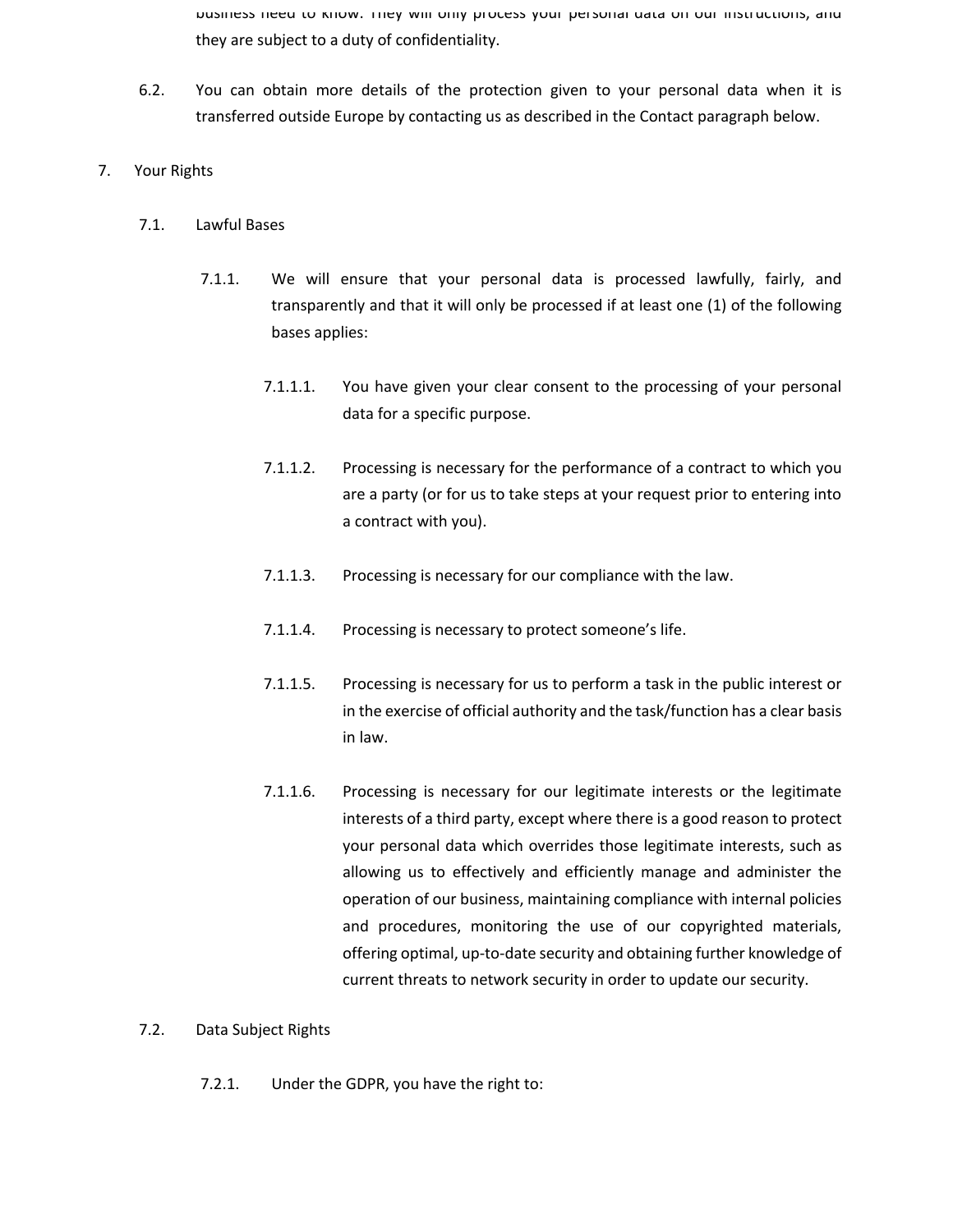- 7.2.1.1. Withdraw your consent to the processing of your personal data at any time. Please note, however, that we may still be entitled to process your personal data if we have another legitimate reason for doing so (such as to comply with a legal obligation).
- 7.2.1.2. Be informed of what data we hold and the purpose for processing the data, as a whole or in parts.
- 7.2.1.3. Be forgotten and, in some circumstances, have your data erased by ourselves and our affiliates (although this is not an absolute right and there may be circumstances where you ask us to erase your personal data, but we are legally entitled to retain it).
- 7.2.1.4. Correct or supplement any information we hold about you that is incorrect or incomplete.
- 7.2.1.5. Restrict processing of the information we hold about you (for example, so that inaccuracies may be corrected—but again, there may be circumstances where you ask us to restrict processing of your personal data, but we are legally entitled to refuse that request).
- 7.2.1.6. Object to the processing of your data.
- 7.2.1.7. Obtain your data in a portable manner and reuse the information we hold about you.
- 7.2.1.8. Challenge any data we use for the purposes of automated decisionmaking and profiling (in certain circumstances—as above, there may be circumstances where you ask us to restrict our processing of your personal data, but we are legally entitled to refuse that request).
- 7.2.1.9. Complain to a supervisory authority (e.g. the Information Commissioner's Office (ICO) in the UK) if you think any of your rights have been infringed by us. (We would, however, appreciate the chance to address your concerns, so please contact us prior to taking this step).
- 7.2.2. You will not have to pay a fee to access your personal data (or to exercise any of the other rights) unless your request is clearly unfounded, repetitive or excessive. Alternatively, we may refuse to comply with your request in these circumstances.
- 7.2.3. You have the right to ask us not to process your personal data for marketing purposes. We will get your express opt-in consent before we use your data for such purposes or share your personal data with any third parties for such purposes, but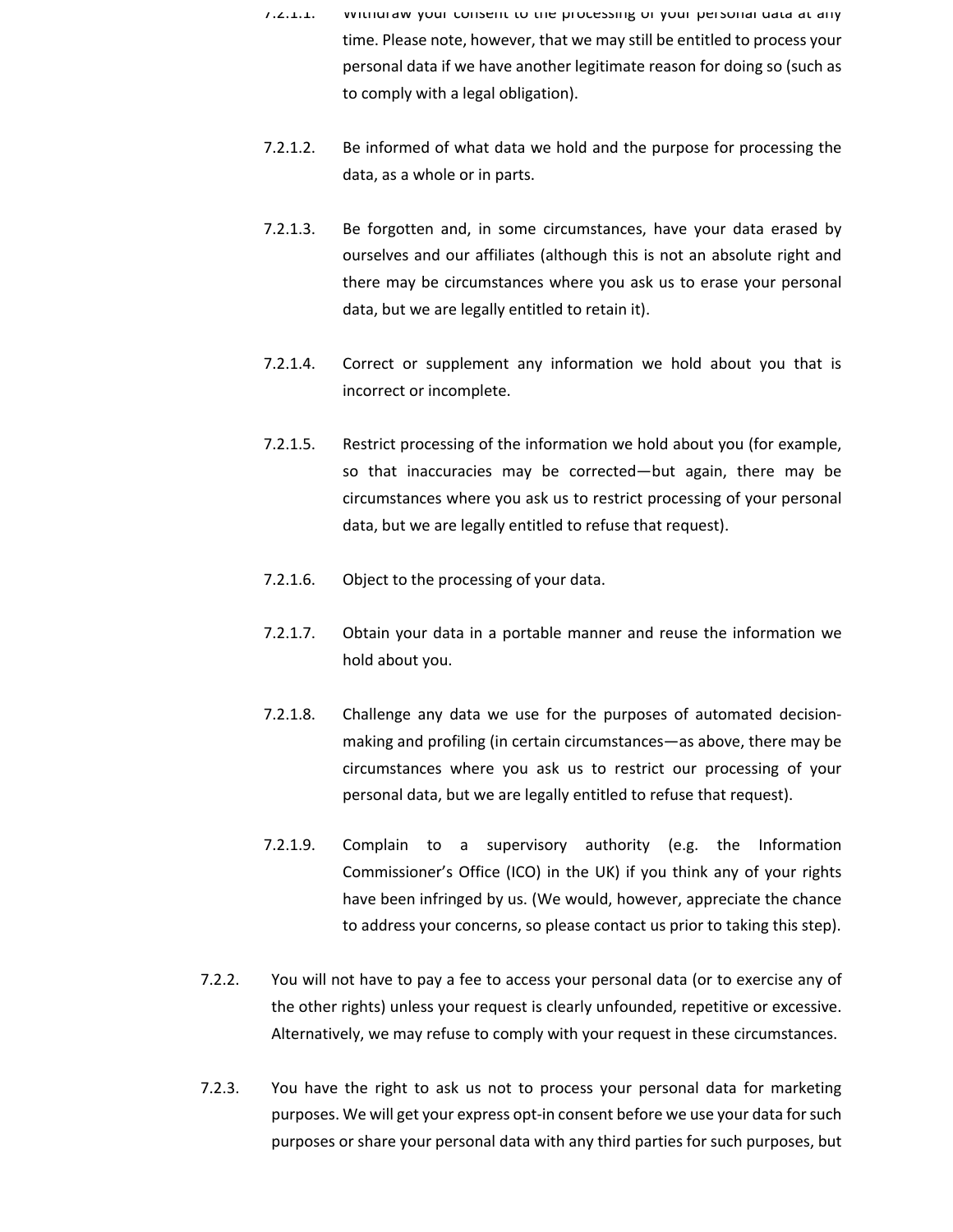you can exercise your right to prevent such processing by contacting us at the Company Address, via email at hello@conote.tv, or by unsubscribing using the links contained in the marketing emails.

- 7.2.4. You may request to revoke your consent for us to use your personal data as described in this Privacy Policy at any time by emailing us at hello@conote.tv.. To enforce any of the above rights, please contact us at our Company Address or via email at hello@conote.tv.
- 7.2.5. We will notify you and any applicable regulator of a breach of your personal data when we are legally required to do so.

## **Cookie Policy**

- 1. A cookie is a small file of letters and numbers that we store on your browser. Cookies contain information that is transferred to your computer's hard drive (or the hard drive of another relevant device). We use cookies to distinguish you from other users on the Site or Mobile Site, to tailor your experience to your preferences, and to help us improve the Site and the Mobile Site.
- 2. Some of the cookies we use are essential for the Site to operate. If you use your browser settings to block all cookies (including essential cookies), you may not be able to access all or parts of our Site.
- 3. Before any non-essential cookies are placed on your device, you will be shown a pop-up message requesting your consent to setting those cookies. By default, most internet browsers accept cookies, but you can choose to enable or disable some or all cookies via the settings on your internet browser. Most internet browsers also enable you to choose whether you wish to disable all cookies or only thirdparty cookies. For further details, please consult the help menu in your internet browser.
- 4. We use the following cookies:
	- 4.1. Strictly necessary cookies. These cookies are required to save your session and to carry out other activities that are strictly necessary for the operation of the Site. They include, by way of general example, cookies that enable you to log into secure areas of the Site, use a shopping cart, or make use of e-billing services. These cookies are session cookies, which means they're temporary and will expire when you close your browser.

## PHPSESSID quickscore:

This is a session cookie stored in the computer's memory only during a user's browsing session and are automatically deleted from the user's computer when the browser is closed. This cookie stores a session ID that is not personally identifiable to users, allowing the user to move from page to page without having to log-in repeatedly. This cookie may also be used to store information such as the contents of a shopping cart or to provide feedback messages to users during your browsing session.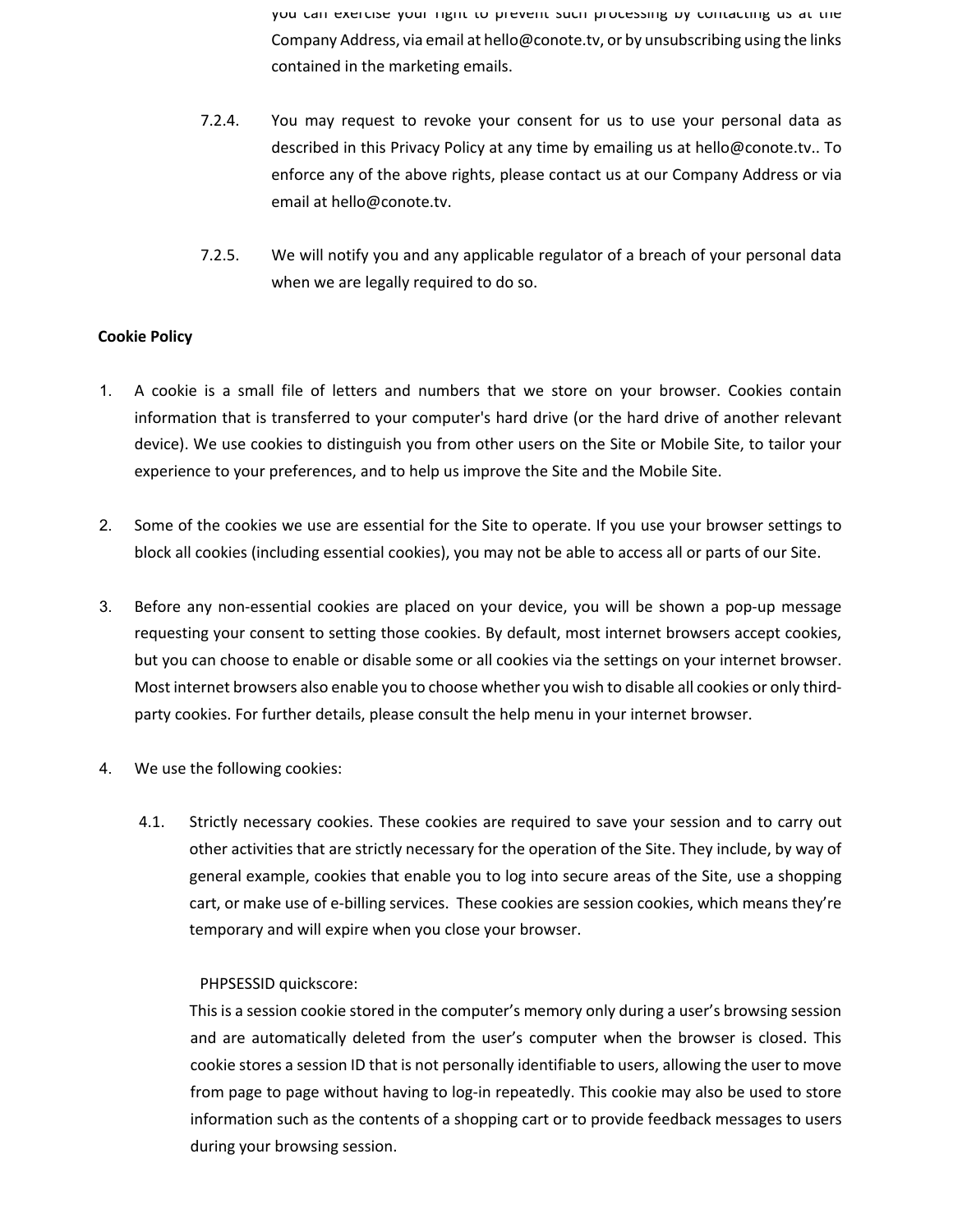4.2. Analytical/performance cookies. These cookies allow us to recognise and count the number of visitors and to see how visitors move around the Site when they're using it. These cookies help us improve the way the Site works by, for example, ensuring that users are finding what they're looking for easily.

Cookie: Used to remember that you have accepted our cookie policy

4.3. Functionality cookies. These cookies are used to recognise you when you return to the Site. They enable us to personalise our content for you, greet you by name and remember your preferences.

Remember:

Allows Conote to remember your login using secure tokens

- 4.4. Targeting cookies. These cookies record your visit to the Site, the pages you visit, and the links you follow. We use this information to make the Site and the advertising displayed on it more relevant to your interests. We also share this information with third parties for the same purpose.
- 4.5. Social Media cookies. These cookies work together with social media plug-ins. For example, when we embed photos, video and other content from social media websites, the embedded pages contain cookies from these websites. Similarly, if you choose to share our content on social media, a cookie may be set by the service you have chosen to share content through.
- 4.6. Third Party cookies. We may use third party cookies on the Site from Youtube, Vimeo and Flickr for photos and video content. Please note that we do not control cookies placed by third parties and our Site does not block them. Please check the relevant third-party website for more information about these cookies.

You can find more information about the individual cookies we use and the purposes for which we use them in the table below:

First-Party Cookies

| Cookie name | Duration | Purpose |
|-------------|----------|---------|
|             |          |         |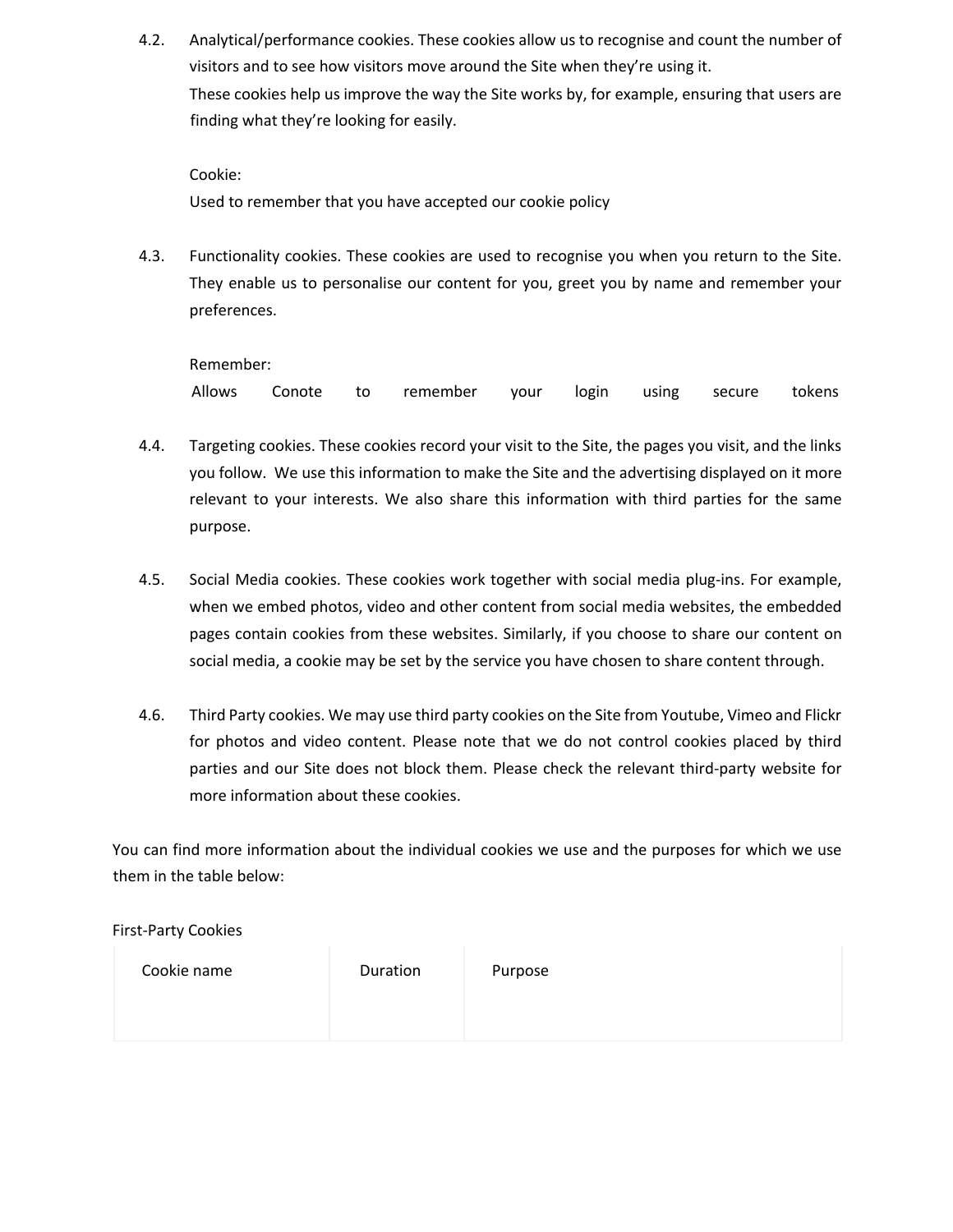| ForceFlashSite    | Session                                     | When viewing a mobile site (old mobile under<br>m.domain.com) it will force the server to display<br>the non-mobile version and avoid redirecting to<br>the mobile site |  |
|-------------------|---------------------------------------------|-------------------------------------------------------------------------------------------------------------------------------------------------------------------------|--|
| hs                | Session                                     | Security                                                                                                                                                                |  |
| smSession         | Persistent<br>(Two days or<br>two<br>weeks) | Identifies logged in site members                                                                                                                                       |  |
| <b>XSRF-TOKEN</b> | Session                                     | Security                                                                                                                                                                |  |
| svSession         | Persistent (Two<br>years)                   | Identifies unique visitors and tracks a<br>visitor's sessions on a site                                                                                                 |  |
| SSR-caching       | Session                                     | Indicates how a site was rendered.                                                                                                                                      |  |
| smSession         | Persistent (Two<br>weeks)                   | Identifies logged in site members                                                                                                                                       |  |

Third-Party Cookies